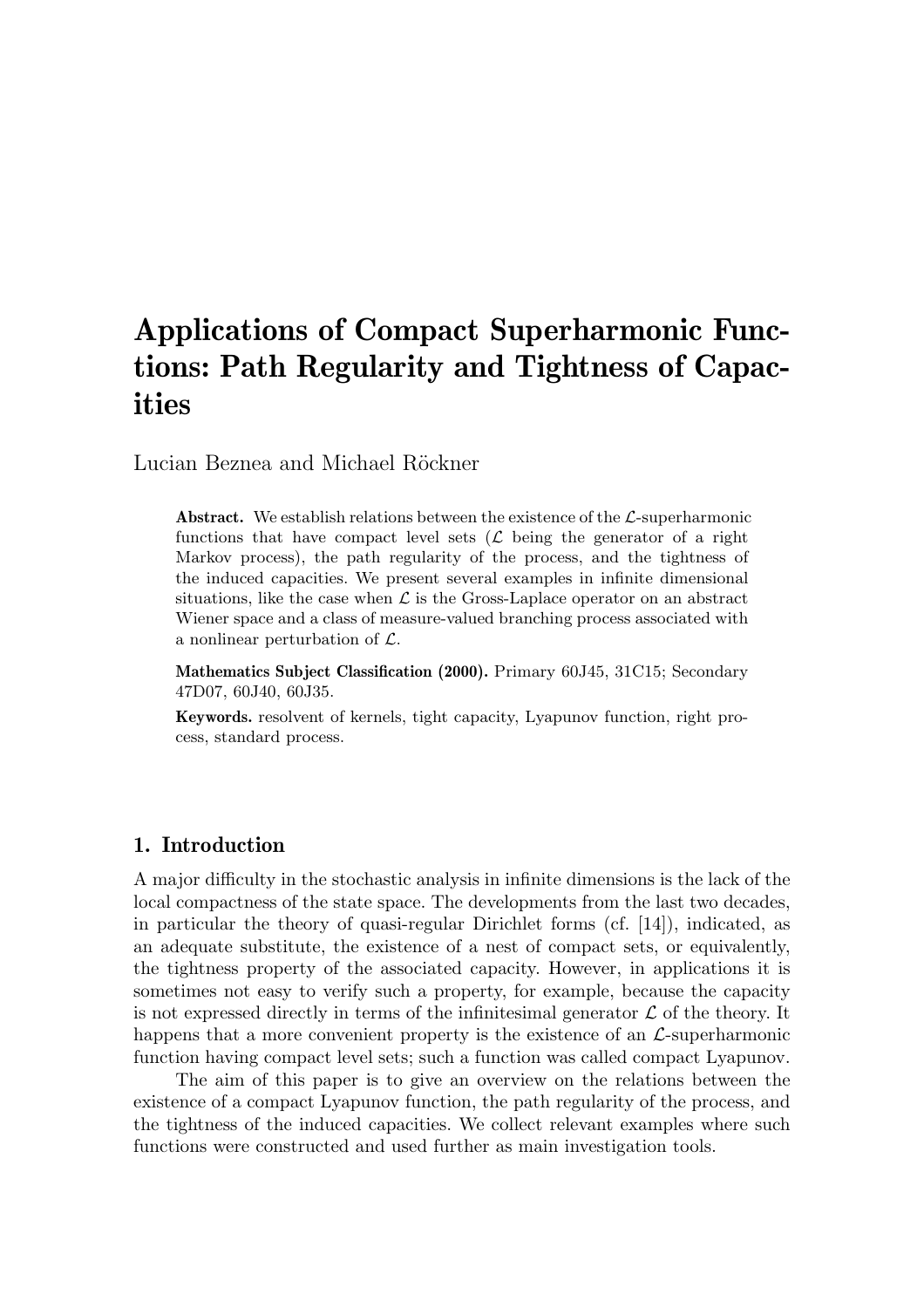The paper is organized as follows. In Section 2 we first precise the setting and recall some preliminary results. We then expose the general results relating the tightness property of the capacity, the existence of the compact Lyapunov functions, and the path regularity of the associated Markov process. In Section 3 we present as application three situations with explicit constructions of compact Lyapunov functions.

The first example is a method of finding martingale solutions of stochastic partial differential equations on Hilbert spaces (cf. [4]). The square of the norm is the initial natural candidate, but the convenient function is obtained by approximation.

The second application is given in the frame of the Lévy processes in infinite dimensions (see [7] for details). It turns out that the square of the continuous linear functionals are  $\mathcal{L}$ -subharmonic functions ( $\mathcal{L}$  denoting the infinitesimal generator of the Lévy process). The desired function having compact level sets is then obtained from the potentials of these functions.

The last application is the construction of a compact Lyapunov function for a measure-valued branching process. This is a main argument in the proof in [1] of the c`adl`ag property of the paths of the measure-valued process

# 2. The general frame

Let  $E$  be a metrizable Lusin topological space (i.e., it is homeomorphic to a Borel subset of a compact metrizable space) endowed with the Borel  $\sigma$ -algebra  $\mathcal{B} = \mathcal{B}(E)$ .

We consider a sub-Markovian resolvent of kernels  $\mathcal{U} = (U_\alpha)_{\alpha>0}$  on  $(E,\mathcal{B})$  and we denote by  $\mathcal{E}(\mathcal{U})$  the set of all B-measurable U-excessive functions:  $u \in \mathcal{E}(\mathcal{U})$ if and only if u is a positive numerical B-measurable function,  $\alpha U_{\alpha}u \leq u$  for all  $\alpha > 0$  and  $\lim_{\alpha \to \infty} \alpha U_{\alpha} u(x) = u(x)$  for all  $x \in E$ .

If  $\beta > 0$  we denote by  $\mathcal{U}_{\beta}$  the sub-Markovian resolvent of kernels  $(U_{\beta+\alpha})_{\alpha>0}$ . If v is a  $U_\beta$ -supermedian function (i.e.,  $\alpha U_{\beta+\alpha}v \leq v$  for all  $\alpha > 0$ ), its  $U_\beta$ -excessive regularization  $\hat{v}$  is given by  $\hat{v}(x) = \sup_{\alpha} \alpha U_{\beta+\alpha}v(x), x \in E$ .

We assume that:

(2.1)  $\sigma(\mathcal{E}(\mathcal{U}_{\beta})) = \mathcal{B}$  and all the points of E are non-branch points with respect to  $U_\beta$ , that is  $1 \in \mathcal{E}(\mathcal{U}_\beta)$  and if  $u, v \in \mathcal{E}(\mathcal{U}_\beta)$  then for all  $x \in E$  we have  $\inf(u, v)(x) = \inf(u, v)(x)$ .

Recall that a  $\sigma$ -finite measure  $\xi$  on  $(E, \mathcal{B})$  is called *U*-excessive provided that  $\xi \circ \alpha U_{\alpha} \leq \xi$  for all  $\alpha > 0$ .

Remark 2.0.1. (i) Assume that (2.1) holds, let m be a fixed  $U$ -excessive measure, and  $p \in \mathbb{R}$ ,  $p > 1$ . For every  $\alpha > 0$  we denote by  $V_{\alpha}$  the linear operator on  $L^p(E, m)$  induced by  $U_\alpha$  and notice that  $V_\alpha$  is sub-Markovian, i.e., if  $f \in L^p(E, m)$ ,  $0 \le f \le 1$  the  $0 \le V_{\alpha} f \le 1$ . It turns out that the family  $(V_{\alpha})_{\alpha>0}$  is a  $C_0$ -resolvent of contractions on  $L^p(E, m)$ .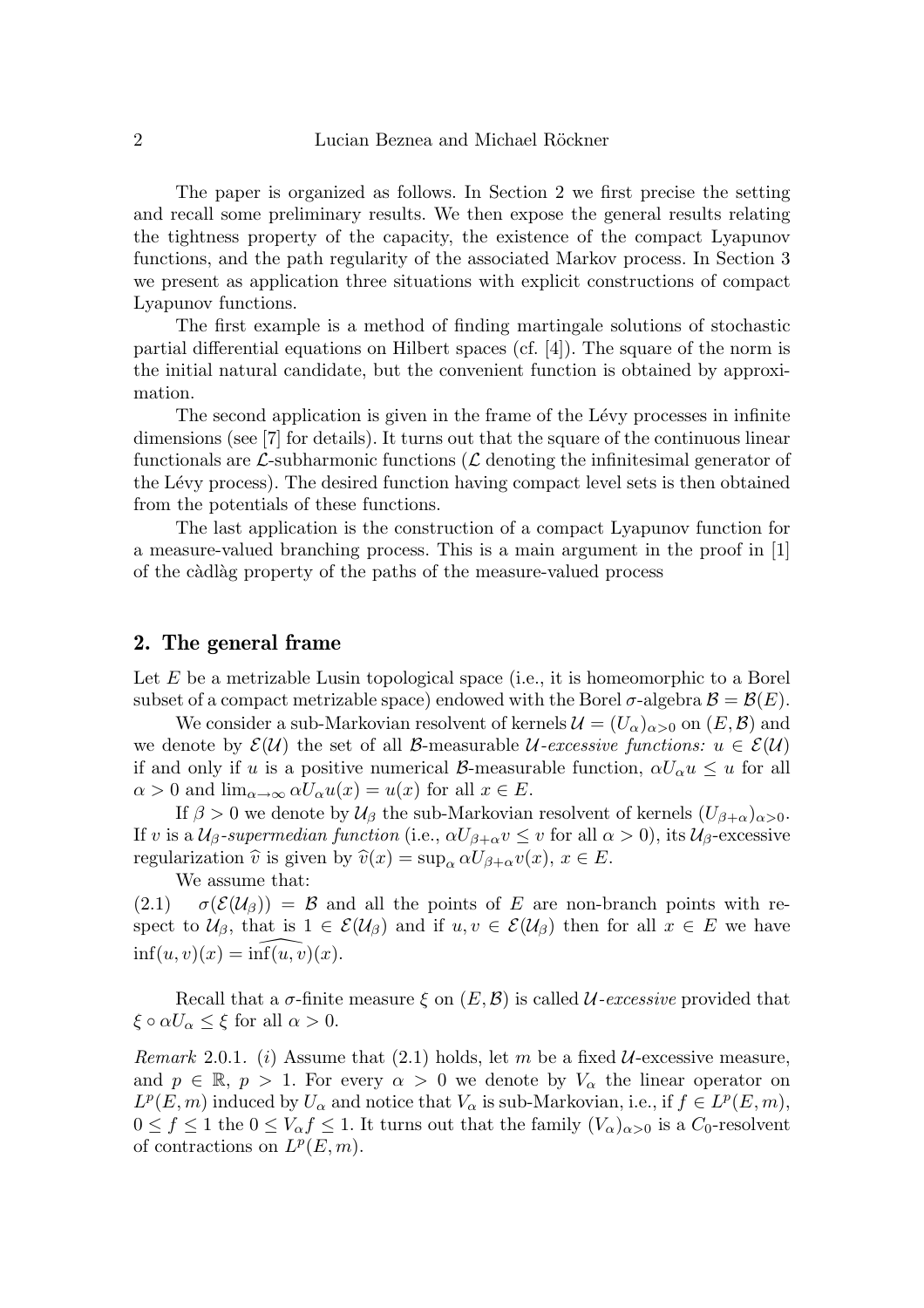(ii) Conversely, assume that m is a  $\sigma$  finite measure on  $(E, \mathcal{B})$  and  $(V_{\alpha})_{\alpha > 0}$ is a  $C_0$ -resolvent of sub-Markovian contractions on  $L^p(E, m)$ ,  $p \geq 1$ . Then there exists sub-Markovian resolvent of kernels  $\mathcal{U} = (U_\alpha)_{\alpha>0}$  on  $(E,\mathcal{B})$  which satisfies (2.1) and such that  $U_{\alpha} = V_{\alpha}$  as operators on  $L^p(E, m)$  for all  $\alpha > 0$ ; see Remark 2.3 in [5].

(iii) Let  $(V_\alpha)_{\alpha>0}$  and U be as above, and  $(\mathcal{L}, D(\mathcal{L}))$  be the infinitesimal generator of  $(V_{\alpha})_{\alpha>0}$ :  $D(\mathcal{L}) = V_{\alpha}(L^p(E,m))$ ,  $\mathcal{L}(V_{\alpha}f) = \alpha V_{\alpha}f - f$  for all  $f \in$  $L^p(E, m)$ . If  $u \in D(\mathcal{L})$  and  $\beta > 0$  then:  $\mathcal{L}u \leq \beta u$  if and only if there exists a m-version of u which is a  $\mathcal{U}_{\beta}$ -excessive function.

Let  $\textsf{Exc}(\mathcal{U})$  be the set of all  $\mathcal{U}\text{-excessive measures on }E$  and denote by  $\textsf{Pot}(\mathcal{U})$ the set of all *potential* U-excessive measures: if  $\xi \in \text{Exc}(U)$  then  $\xi \in \text{Pot}(U)$  if  $\xi = \mu \circ U$ , where  $\mu$  is a  $\sigma$ -finite measure on  $(E, \mathcal{B})$ . If  $\beta > 0$  then the *energy* functional  $L^{\beta}$  :  $\mathsf{Exc}(\mathcal{U}_{\beta})\times \mathcal{E}(\mathcal{U}_{\beta})\longrightarrow \overline{\mathbb{R}}_{+}$  is defined by

$$
L^{\beta}(\xi, u) := \sup \{ \nu(u) : \mathsf{Pot}(\mathcal{U}_{\beta}) \ni \nu \circ U_{\beta} \leq \xi \}.
$$

Let  $E_1$  be the set of all extreme points of the set  $\{\xi \in \text{Exc}(\mathcal{U}_{\beta}) : L^{\beta}(\xi,1) = 1\},\$ endowed with the σ-algebra  $\mathcal{B}_1$  generated by the functionals  $\tilde{u}, \tilde{u}(\xi) := L^{\beta}(\xi, u)$ <br>for all  $\xi \in \text{Exc}(u_0)$  and  $u \in \mathcal{E}(u_0)$ . Then  $(E, \mathcal{B}_1)$  is a Lusin measurable space for all  $\xi \in \text{Exc}(\mathcal{U}_{\beta})$  and  $u \in \mathcal{E}(\mathcal{U}_{\beta})$ . Then  $(E_1, \mathcal{B}_1)$  is a Lusin measurable space, the map  $x \mapsto \varepsilon_x \circ U_\beta$  identifies E with a subset of  $E_1, E \in \mathcal{B}_1, \mathcal{B} = \mathcal{B}_1|_E$ and there exists a Markovian resolvent of kernels  $\mathcal{U}^1 = (U^1_\alpha)_{\alpha>0}$  on  $(E_1, \mathcal{B}_1)$  such that  $\sigma(\mathcal{E}(\mathcal{U}_{\beta}^1)) = \mathcal{B}_1$ , every point of  $E_1$  is a non-branch point with respect to  $\mathcal{U}_{\beta}^1$ ,  $U^1_\beta(1_{E_1\setminus E})=0$ , and U is the restriction of  $\mathcal{U}^1$  to E.

If  $M \in \mathcal{B}$  and  $u \in \mathcal{E}(\mathcal{U}_{\beta})$ , then the *reduced function* (with respect to  $\mathcal{U}_{\beta}$ ) of u on M is the function  $R_\beta^M u$  defined by

$$
R_{\beta}^{M} u := \inf \{ v \in \mathcal{E}(\mathcal{U}_{\beta}) : v \geq u \text{ on } M \} .
$$

The reduced function  $R_{\beta}^{M}u$  is a universally *B*-measurable  $\mathcal{U}_{\beta}$ -supermedian function.

In the sequel  $\lambda$  will be a finite measure on  $(E, \mathcal{B})$ .

Let

$$
u_o := U_\beta f_o,
$$

where  $f_o$  is a bounded, strictly positive  $\beta$ -measurable function. Consider the functional  $M \longmapsto c_{\lambda}(M)$ ,  $M \subset E$ , defined as

$$
c_{\lambda}(M) := \inf \{ \lambda(R_{\beta}^G u_o) : G \in \mathcal{T}, M \subset G \}.
$$

By [2] it follows that  $c_{\lambda}$  is a Choquet capacity on E.

The *fine topology* on E is the topology generated by  $\mathcal{E}(\mathcal{U}_{\beta})$ . We assume that the Lusin topology of  $E$  is smaller than the fine topology.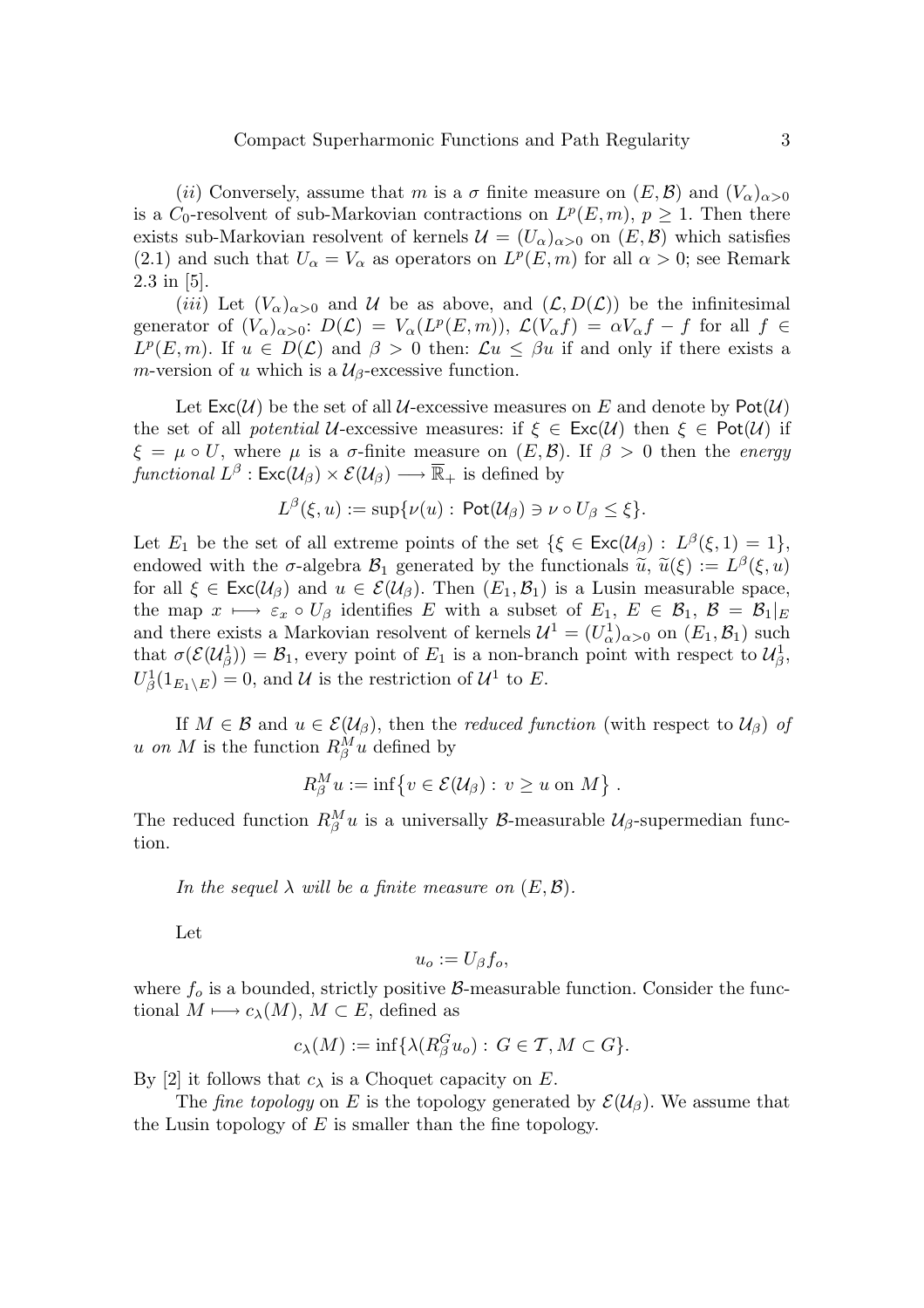## 2.1. Compact Lyapunov functions and tightness of capacities

We assume for simplicity that there exists a strictly positive constant  $k$  such that  $k \leq u_o$ . Clearly, this happens if the resolvent U is Markovian, taking  $u_o = 1$ .

Proposition 2.1.1. The following assertions are equivalent.

(i) The capacity  $c_{\lambda}$  is tight, i.e., there exists an increasing sequence  $(K_n)_n$ of compact sets such that  $\inf_n c_\lambda(E \setminus K_n) = 0$ .

(ii) There exists a strictly positive  $\mathcal{U}_{\beta}$ -excessive u such that for every increasing sequence  $(D_n)_n$  of open sets with  $\bigcup_n D_n = E$  we have  $\inf_n R_{\beta}^{E \setminus D_n} u = 0$  $\lambda-a.e.$ 

(iii) There exists a  $\mathcal{U}_{\beta}$ -excessive function v which is  $\lambda$ -integrable, such that the set  $[v \leq \alpha]$  is relatively compact for all  $\alpha > 0$ . Such a function v is called compact Lyapunov function.

*Proof.* For the proof of the equivalence between  $(i)$  and  $(ii)$  see [2] and [3], while for the proof of  $(i) \iff (iii)$  see [8] and Remark 3.3 from [4].

*Remark.* The function u in assertion  $(ii)$  of the above Proposition 2.1.1 may be considered as the analogue, in this general frame, of a potential from the  $\mathfrak{P}$ -harmonic space context (in the sense of [10]); cf. the discussion in [3].

## 2.2. Path regularity and compact Lyapunov functions

Let  $X = (\Omega, \mathcal{F}, \mathcal{F}_t, \theta_t, X_t, P^x)$  be a fixed Borel right Markov process with state space E and  $(P_t)_{t>0}$  be the transition semigroup of X,

$$
P_t f(x) = E^x(f \circ X_t; t < \zeta)
$$

(see, e.g., [15]). Notice that if  $\mathcal{U} = (U_{\alpha})_{\alpha > 0}$  is the resolvent of kernels associated with the process  $X$ , i.e.,

$$
U_{\alpha}f = \int_0^{\infty} e^{-\alpha t} P_t f dt \quad \text{ for all } f \in p\mathcal{B} \text{ and } \alpha > 0,
$$

then condition (2.1) is verified; here  $p\mathcal{B}$  denotes the set of all positive numerical  $\mathcal{B}$ measurable functions on  $E$ . In this case, by a theorem of Hunt we have in addition

$$
R_{\beta}^{M} u(x) = E^{x} (e^{-\beta D_{M}} u \circ X_{D_{M}}; D_{M} < \infty),
$$
  

$$
\widehat{R_{\beta}^{M}} u(x) = E^{x} (e^{-\beta T_{M}} u \circ X_{T_{M}}; T_{M} < \infty),
$$

where  $D_M(\omega) := \inf \{ t \geq 0 : X_t(\omega) \in M \}, T_M(\omega) := \inf \{ t > 0 : X_t(\omega) \in M \},$  $\omega \in \Omega$ .

The right process X is called  $\lambda$ -standard if:

- X has càdlàg trajectories  $P^{\lambda}$ -a.e., i.e., it possesses left limits in E  $P^{\lambda}$ -a.e. on  $[0, \zeta)$ ;  $\zeta$  is the life time of X;

- X is quasi-left continuous up to  $\zeta P^{\lambda}$ -a.e., i.e., for every increasing sequence  $(T_n)_n$  of stopping times with  $T_n \nearrow T$  we have  $X_{T_n} \longrightarrow X_T$   $P^{\lambda}$ -a.e. on  $[T < \zeta]$ .

The right process X is called *standard* if it is  $\lambda$ -standard for every finite measure  $\lambda$ .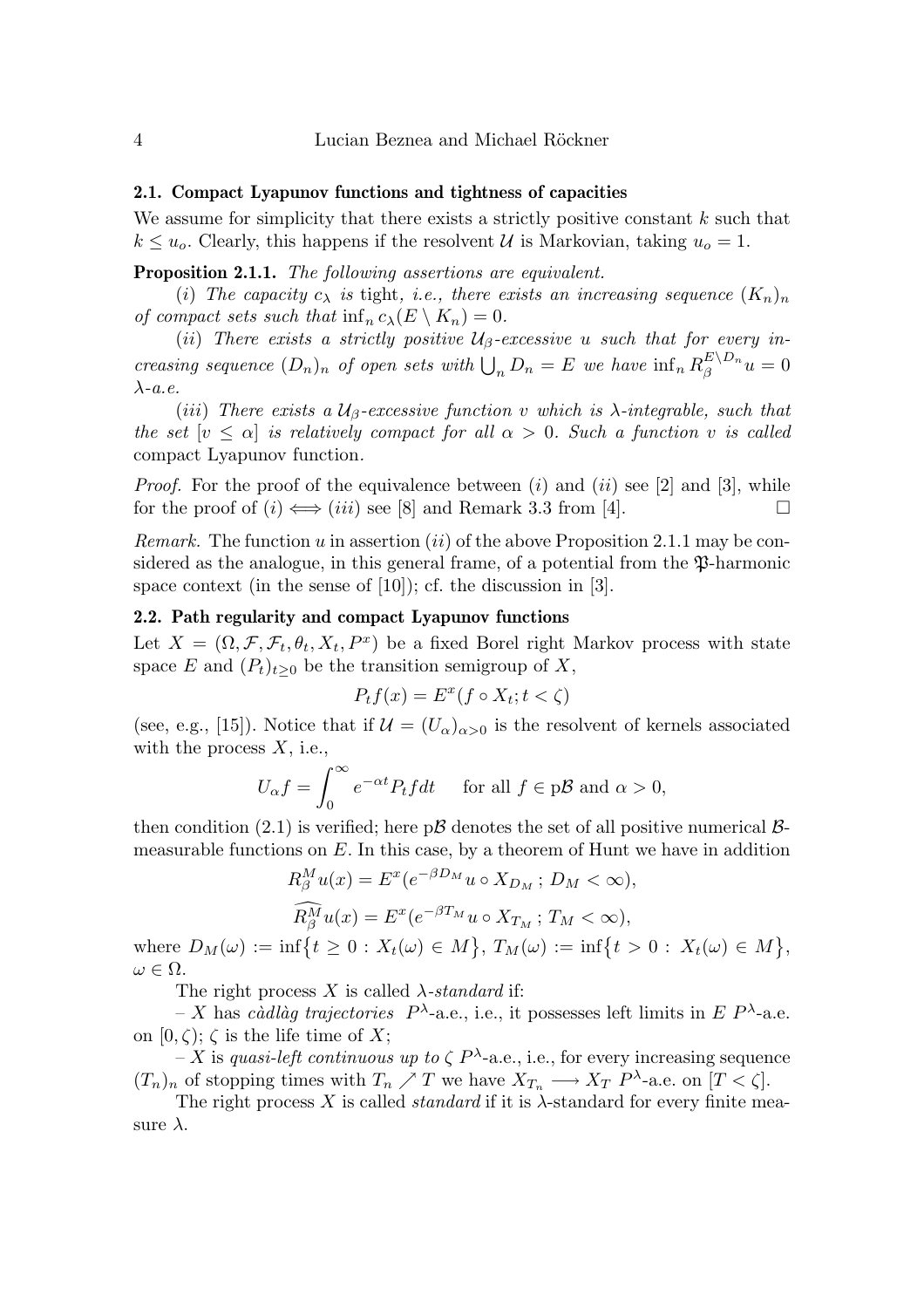The set  $M \in \mathcal{B}$  is called *polar* (resp.  $\mu$ -*polar*; where  $\mu$  is a  $\sigma$ -finite measure on  $(E, \mathcal{B})$  if  $R_{\beta}^{M}1 = 0$  (resp.  $R_{\beta}^{M}1 = 0$   $\mu$ -a.e.).

(2.2) By Sections 1.7 and 1.8 in [2] and Theorem 1.3 in [4] we get that the following assertions are equivalent:

 $(2.2a)$  Every  $\mathcal{U}_{\beta}$ -excessive measure dominated by a potential is also a potential.

 $(2.2b)$  There exists a right process with state space E having U as associated resolvent.

If  $\beta > 0$  then a Ray cone associated with  $\mathcal{U}_{\beta}$  is a cone R of bounded  $\mathcal{U}_{\beta}$ excessive functions such that:  $U_{\alpha}(\mathcal{R}) \subset \mathcal{R}$  for all  $\alpha > 0$ ,  $U_{\beta}((\mathcal{R} - \mathcal{R})_{+}) \subset \mathcal{R}$ ,  $\sigma(\mathcal{R}) = \mathcal{B}$ , it is min-stable, separable in the supremum norm and  $1 \in \mathcal{R}$ . A Ray topology on  $E$  is the topology generated by a Ray cone.

Remark 2.2.1. Any Ray topology is smaller than the fine topology and the resolvent  $\mathcal{U}^1$  is always the resolvent of a right process with state space  $E_1$  endowed with a Ray topology; see [2].

The following two propositions indicate the connection between the path regularity of a right Markov process and the tightness of the associated capacities (or equivalently, the existence of the compact Lyapunov functions; cf. Proposition  $2.1.1$ ).

**Proposition 2.2.2.** Suppose that  $U$  is the resolvent family of a right process which has càdlàg trajectories  $P^{\lambda}$ -a.e. Then there exists a compact Lyapunov function which is finite  $\lambda$ -a.e.

*Proof.* By  $[13]$  (see also  $[3]$  for a different approach) the càdlàg property of the trajectories implies that tightness property of the capacity  $c_{\lambda}$ . The assertion follows now using Proposition 2.1.1, the implication  $(i) \implies (iii)$ .

The next result shows that a converse of the assertion in Proposition 2.2.2 holds. It is a particular case of Theorem 5.2 from  $[8]$  and a version of Proposition 2.2 in [9].

**Proposition 2.2.3.** Assume that  $E$  is endowed with a Ray topology and there exists a compact Lyapunov function which is finite  $\lambda$ -a.e. Then there exists a  $\lambda$ -standard process with state space E such that its resolvent equals  $\mathcal{U}$   $\lambda$ -quasi everywhere.

Sketch of the proof. By Proposition 2.1.1, the implication  $(iii) \implies (i)$ , the capacity  $c_{\lambda}$  is tight with respect to the Ray topology. By Lemma 3.5 from [4] it follows that the set  $E_1 \setminus E$  is  $\lambda$ -polar. The claimed process is the restriction to E of the right process with state space  $E_1$  given by Remark 2.2.1.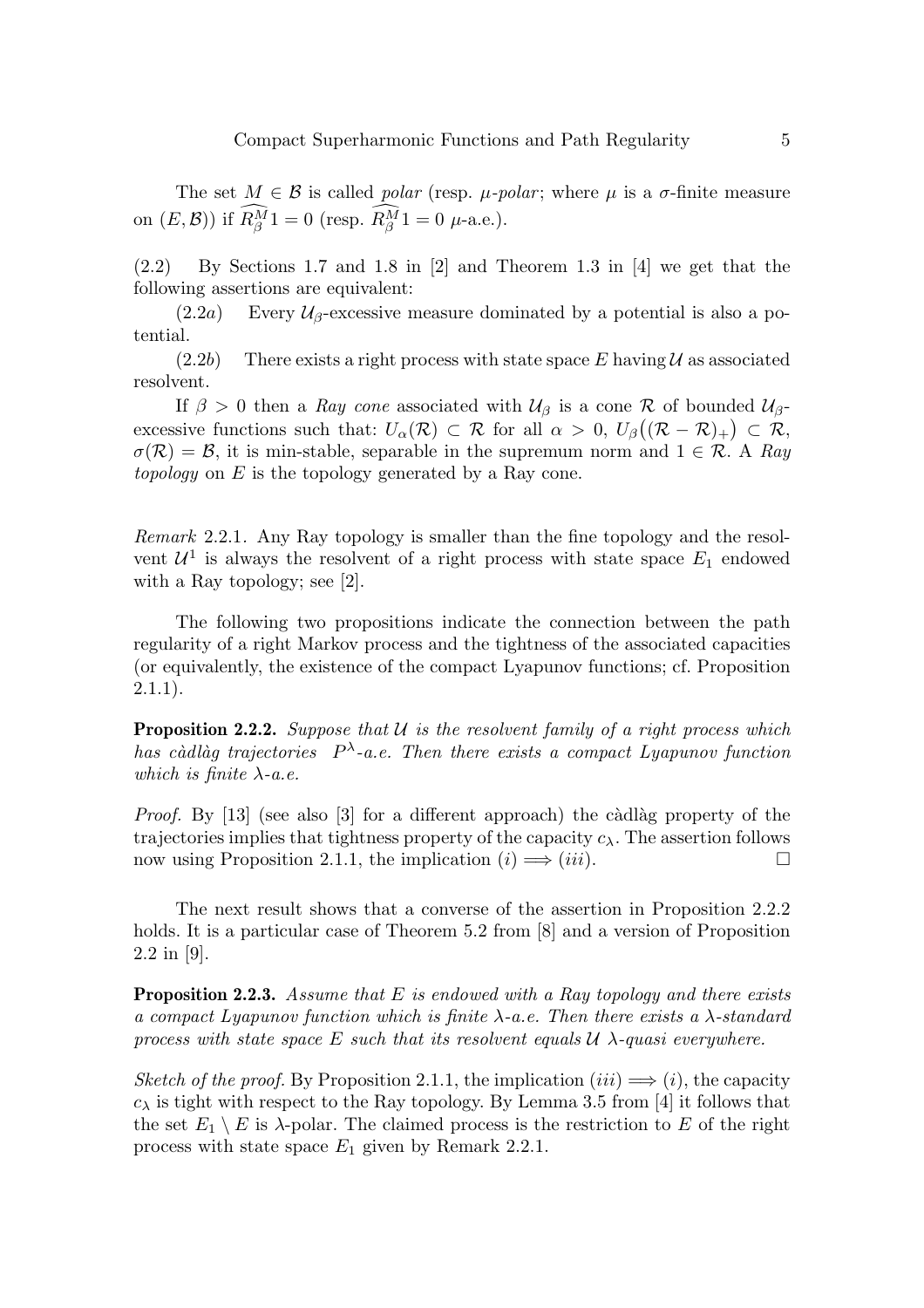## 3. Applications: explicit constructions of Lyapunov functions

## 3.1. Martingale solutions for stochastic PDE on Hilbert spaces

We consider the stochastic differential equation on a Hilbert space  $H$  (with inner product  $\langle , \rangle$  and norm  $| \cdot |$ ) of type

(3.1.1) 
$$
dX(t) = [AX(t) + F_0(X(t))]dt + \sqrt{C}dW(t);
$$

see [11] and Section 5 in [4] for a complete treatment. Here  $W(t)$ ,  $t > 0$ , is a cylindrical Brownian motion on  $H, C$  is a positive definite self-adjoint linear operator on H and  $A: D(A) \subset H \to H$  the infinitesimal generator of a  $C_0$ -semigroup on H. Furthermore,  $F_0(x) := y_0, x \in D(F)$ , where  $y_0 \in F(x)$  such that  $|y_0| = \min_{x \in D(F)} |y|$ ,  $y \in F(x)$ 

and  $F: D(F) \subset H \to 2^H$  is an m-dissipative map. This means that  $D(F)$  is a Borel set in H and  $\langle u - v, x - y \rangle \leq 0$  for all  $x, y \in D(F)$ ,  $u \in F(x)$ ,  $v \in F(y)$ , and Range( $I - F$ ) :=  $\bigcup_{x \in D(F)} (x - F(x)) = H$ . Since for any  $x \in D(F)$  the set  $F(x)$ is closed, non-empty and convex,  $F_0$  is well-defined.

Construction of a Markovian  $C_0$ -resolvent on an  $L^p$  space. Let us first write the underlying Kolmogorov operator  $\mathcal{L}_0$ . A heuristic application of Itô's formula to a solution of (3.1.1) implies that the Kolmogorov operator on test functions  $\varphi \in$  $\mathcal{E}_A(H) := \lim \text{span}\left\{\sin\langle h, x\rangle, \cos\langle h, x\rangle \mid h \in D(A^*)\right\}$  has the following form:

$$
\mathcal{L}_0\varphi(x) = \frac{1}{2} \cdot \text{Tr}\left[CD^2\varphi(x)\right] + \langle x, A^*D\varphi(x)\rangle + \langle F_0(x), D\varphi(x)\rangle, \quad x \in H,
$$

where  $D\varphi(x)$ ,  $D^2\varphi(x)$  denote the first and second Fréchet derivatives of  $\varphi$  at  $x \in H$  considered as an element in H and as an operator on H, respectively. We note that by the chain rule  $D\varphi(x) \in D(A^*)$  for all  $\varphi \in \mathcal{E}_A(H)$ ,  $x \in H$ . Clearly,  $\mathcal{L}_0$ is well-defined for all  $\varphi$  of the form  $\varphi(x) = f(\langle h_1, x \rangle, \ldots, \langle h_M, x \rangle), x \in H$ , with  $f \in C^2(\mathbb{R}^M)$ ,  $M \in \mathbb{N}$ ,  $h_1, \ldots, h_M \in D(A^*)$ . As in [11], we make the following assumptions:

 $(H1)$  (i) A is the infinitesimal generator of a strongly continuous semigroup  $e^{tA}, t \geq 0$ , on H, and there exists a constant  $\omega > 0$  such that  $\langle Ax, x \rangle \leq -\omega |x|^2$ for all  $x \in D(A)$ .

(ii) C is self-adjoint, nonnegative definite and such that  $\text{Tr } Q < \infty$ , where  $Qx :=$  $\int_0^\infty e^{tA} C e^{tA^*} x dt, \, x \in H.$ 

(H2) There exists a probability measure  $\mu$  on the Borel  $\sigma$ -algebra  $\mathcal{B}(H)$  of  $H$  such that

$$
(i) \int_{D(F)} (|x|^{2p} + |F_0(x)|^p + |x|^{2p} \cdot |F_0(x)|^p) \mu(\mathrm{d}x) < \infty.
$$

(*ii*) For all  $\varphi \in \mathcal{E}_A(H)$  we have  $\mathcal{L}_0\varphi \in L^p(H,\mu)$  and  $\int \mathcal{L}_0\varphi d\mu = 0$  ('infinitesimal invariance').

 $(iii) \mu(D(F)) = 1.$ 

In the sequel, for simplicity, we shall treat only the case  $p = 2$ .

By assumption (H2) (ii) it is easy to prove that  $(\mathcal{L}_0, \mathcal{E}_A(H))$  is dissipative on  $L^2(H,\mu)$  (cf. [11, Proposition 2.1]), hence closable. Let  $(\mathcal{L}, D(\mathcal{L}))$  denote its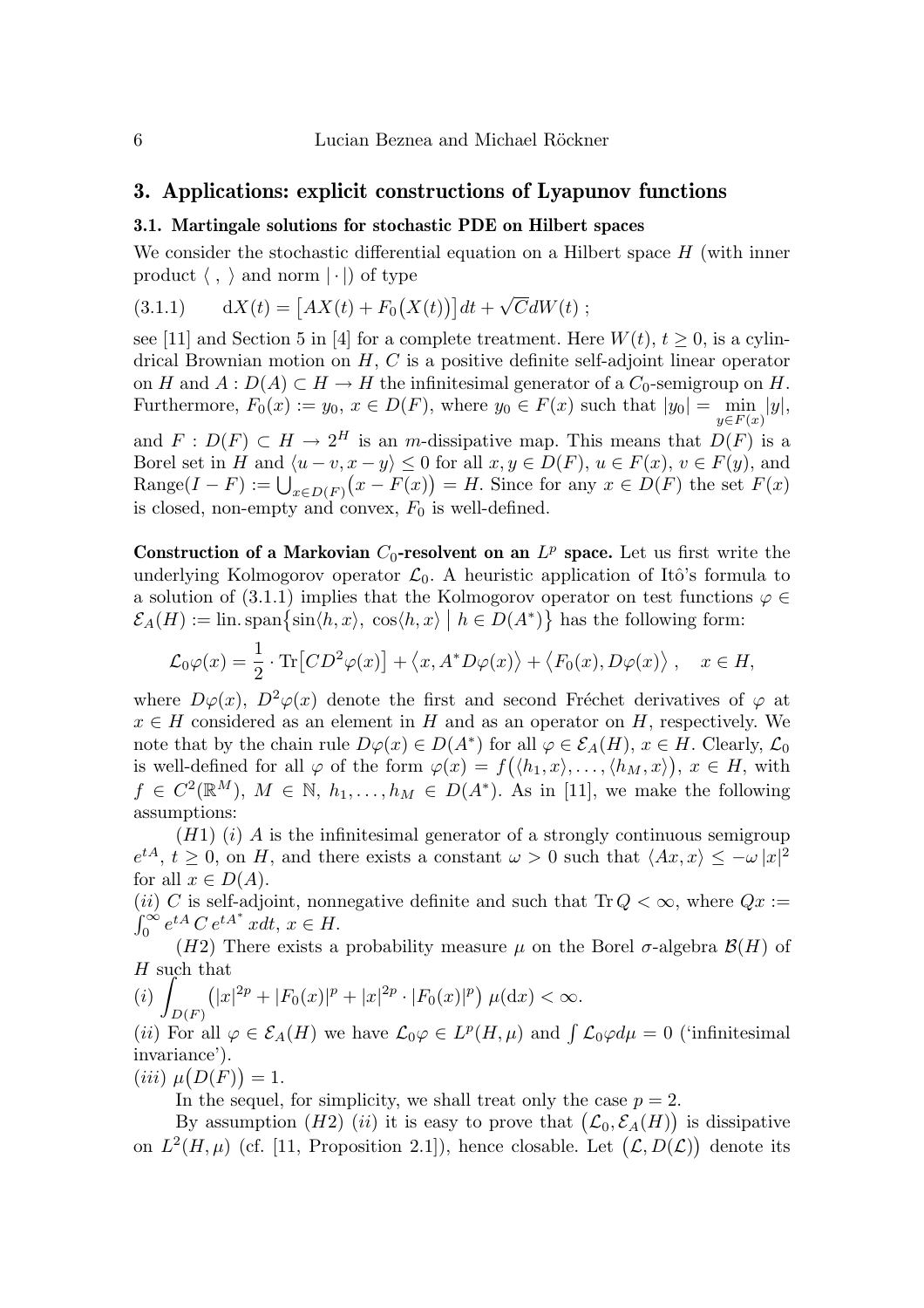closure. The first main result in [11], however, is that  $(H1)$  and  $(H2)$  imply that  $(\mathcal{L}, D(\mathcal{L}))$  is m-dissipative (cf. [11, Theorem 2.3]), hence generates a  $C_0$ -semigroup  $P_t := e^{t\mathcal{L}}, t \geq 0$ , on  $L^2(H, \mu)$ . By [11, Corollary 2.5],  $(P_t)_{t \geq 0}$  is Markovian, i.e. positivity preserving and  $P_t1 = 1$  for all  $t \geq 0$ . Clearly,  $\mu$  is invariant for  $(P_t)_{t \geq 0}$ , i.e.  $\int P_t f d\mu = \int f d\mu$  for all  $t \geq 0$ ,  $f \in L^2(H, \mu)$ . For  $f \in L^2(H, \mu)$  and  $\alpha > 0$ we define  $V_{\alpha}f := \int_0^{\infty} e^{-\alpha t} P_t f dt$ . Then  $(V_{\alpha})_{\alpha>0}$  is a Markovian  $C_0$ -resolvent of contractions on  $L^2(H,\mu)$ .

Compact Lyapunov functions constructed by approximation. We need the following additional condition:

(H3) (i) There exists an orthonormal basis  $\{e_j \mid j \in \mathbb{N}\}$  of H so that  $\bigcup_{N \in \mathbb{N}} E_N$ with  $E_N := \lim \text{span}\{e_j \mid 1 \leq j \leq N\}$  is dense in  $D(A^*)$  with respect to  $|\cdot|_{A^*}$ and such that for the orthogonal projection  $P_N$  onto  $E_N$  in H we have that the function  $H \ni x \mapsto \langle P_N x, A^* P_N x \rangle$  converges in  $L^1(H, \mu)$  to  $H \ni x \mapsto \langle x, A^* x \rangle$ (defined to be  $+\infty$  if  $x \in H \setminus D(A^*)$ ).

(*ii*) There exist two increasing functions  $\varrho_1, \varrho_2 : [1, \infty) \to (0, \infty)$  such that  $|F_0(x)|$ 2  $\leq \varrho_1(|x|) + \varrho_2(|x|) | \langle x, A^*x \rangle |$  for all  $x \in H$ , and the function on the right hand side is in  $L^1(H,\mu)$ .

By [11, Theorem 2.3] the set  $(1 - \mathcal{L}_0) \mathcal{E}_A(H)$  is dense in  $L^2(H, \mu)$ , hence also in  $L^1(H,\mu)$ . Therefore the closure  $(\mathcal{L}_1, D(\mathcal{L}_1))$  of  $(\mathcal{L}_0, \mathcal{E}_A(H))$  (which exists since  $(\mathcal{L}_0, \mathcal{E}_A(H))$  is also dissipative on  $L^1(H, \mu)$  also generates a  $C_0$ -semigroup  $P_t^{(1)}$  :=  $e^{t\mathcal{L}_1}, t \geq 0$ , on  $L^1(H, \mu)$ . Let  $(V_\alpha^{(1)})_{\alpha > 0}$ , denote the corresponding resolvent. For  $\alpha > 0$  by definition  $V_{\alpha} = V_{\alpha}^{(1)}$  on  $(\lambda - \mathcal{L}_0) (\mathcal{E}_A(H))$ , hence  $V_{\alpha} f = V_{\alpha}^{(1)} f$  for all  $f \in L^2(H, \mu)$  by continuity.

According with assertion (*ii*) of Remark 2.0.1, the  $C_0$ -resolvent  $(V_\alpha^{(1)})_{\alpha>0}$  on  $L^1(H,\mu)$  is generated by a resolvent of kernels.

**Lemma 3.1.1.** Let  $u, g : H \longrightarrow \mathbb{R}_+$ ,  $u, g \in L^1(H, \mu)$ , such that u has compact level sets and assume that there exist two sequences,  $(u_N)_N \subset \mathcal{D}(\mathcal{L})$  and  $(g_N)_N \subset$  $L^1(H,\mu)$ , such that  $(\beta - \mathcal{L})u_N \leq g_N$  for all  $N \in \mathbb{N}$ , the sequence  $(u_N)_N$  converges  $\mu$ -a.e to u, and the sequence  $(g_N)_N$  converges in  $L^1(H,\mu)$  to g as  $N \to \infty$ . Then  $v = V_{\beta}^{(1)}$  $\mathcal{E}_{\beta}^{(1)}$ g is a compact Lyapunov function.

*Proof.* The assertion follows since  $u_N \leq V_\beta^{(1)}$  $\zeta^{(1)}_{\beta}g_N$  for all N and passing to the limit we get  $u \leq v$ .

Remark. (i) We can apply Lemma 3.1.1 taking  $g(x) := 2 |x|^2 + (2 + \varrho_2(|x|)) | \langle x, A^*x \rangle |$  $+ \varrho_1(|x|), u(x) := |x|^2, x \in H; u_N := u \circ P_N, g_N := g \circ P_N, N \in \mathbb{N}$ . Notice that by (H2) (i) and (H3) (ii) we have  $g \in L^1(H,\mu)$  and the required convergence hypotheses are ensured also by  $(H3)$ .

 $(ii)$  Using the Lyapunov function constructed above, Proposition 2.2.3, and assuming  $(H1)-(H3)$ , it was proved in [4], Section 5, that there exists a right process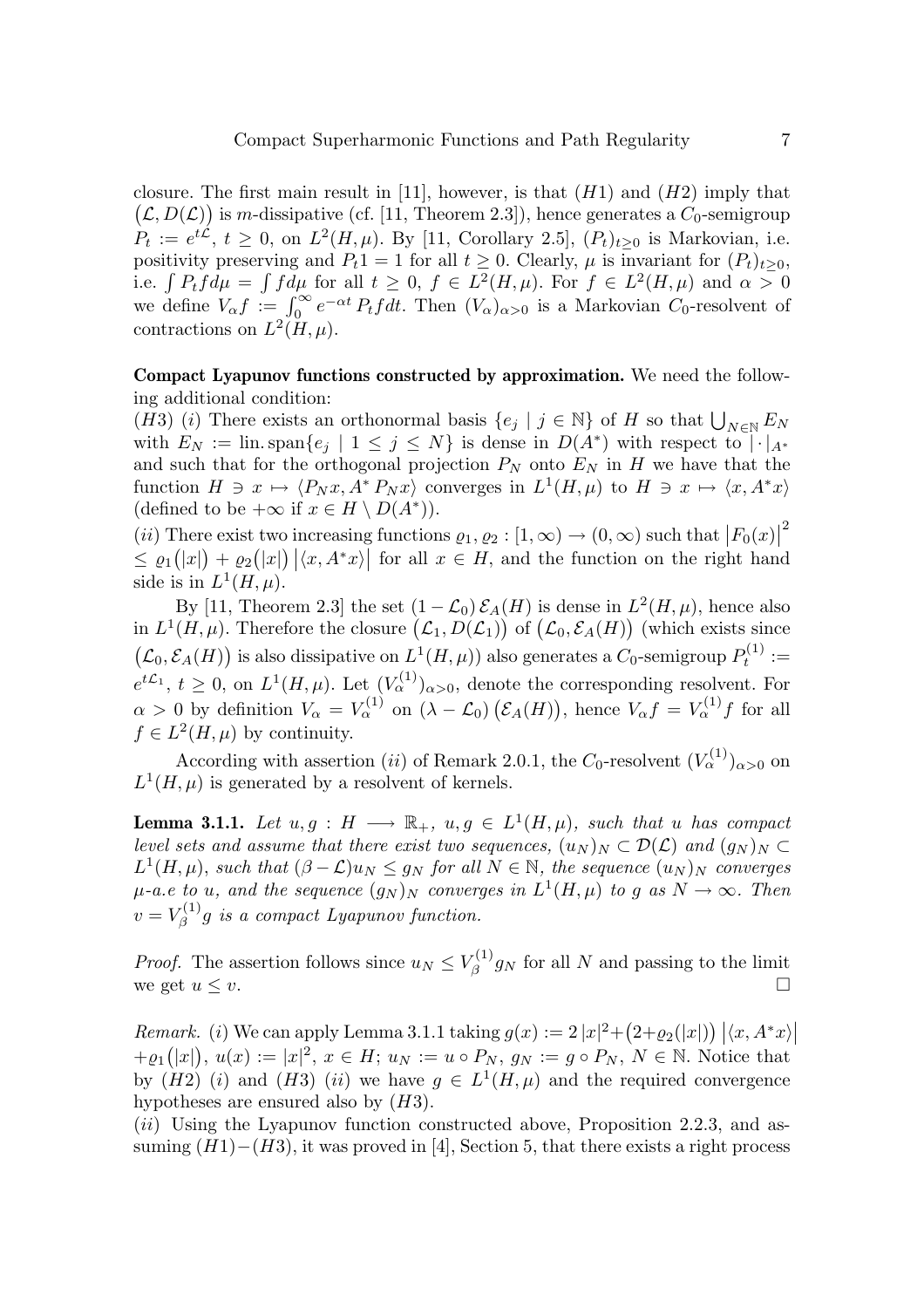X with state space H (endowed with the weak topology) having  $(V_\alpha)_{\alpha>0}$  as associate resolvent and X is a martingale solution of (3.1.1), i.e., for every  $f \in D(\mathcal{L})$ , the process  $t \longmapsto f(X_t) - \int_0^t \mathcal{L}f(X_s)ds$  is an  $(\mathcal{F}_t)_{t\geq 0}$ -martingale under  $P^{\mu}$ .

# 3.2. Lévy processes on Hilbert spaces

Let us now informally describe how one can apply the results in Section 2 in concrete situations. There is usually given a "candidate" of a generator  $\mathcal L$  of a resolvent  $(U_\alpha)_{\alpha>0}$  which was the object we started with in our considerations in the first section, e.g. a closed linear operator  $(\mathcal{L}, \mathcal{D}(\mathcal{L}))$  on  $C_u(E)$  (the space of all bounded uniformly continuous real valued functions on the Lusin topological space E) such that

$$
(\alpha - \mathcal{L})^{-1} = U_{\alpha}, \quad \alpha > 0.
$$

Generally,  $\mathcal L$  is initially only known for "nice" functions  $u : E \longrightarrow \mathbb R$ . Let us look at the case where  $E$  is real separable Banach space with topological dual  $E'$ . Then often one can check that the given  $\mathcal L$  is defined on the set  $\mathcal P$  of polynomials of elements in  $E'$ , i.e. function  $u : E \longrightarrow \mathbb{R}$  of type

$$
u(x) = p(l_1(x), l_2(x), \dots, l_m(x)), \quad x \in E
$$

with  $m \in \mathbb{N}$  arbitrary and  $l_1, \ldots l_m \in E'$ , p a polynomial in m variables. Furthermore, let us assume that  $\mathcal L$  is a diffusion operator, that is it satisfies the Leibniz rule and that  $\mathcal{L}l = 0$  for all  $l \in E'$ . This is e.g. the case when  $\mathcal L$  is a differential operator only involving second derivatives. More precisely, for  $u \in \mathcal{P}$ ,  $u = p(l_1, l_2, \ldots, l_m)$ ,

(3.2.1) 
$$
\mathcal{L}u(x) = \sum_{i,j=1}^{\infty} E'\langle l_j, A(x)l_i \rangle_E \partial_i \partial_j p(l_1,\ldots,l_m)
$$

where  $\partial_i$  denotes derivative with respect to the *i*-th variable and for  $x \in E$ ,  $A(x)$ :  $E' \longrightarrow E$ , linear, bounded and nonnegative, continuous in x. Note that the sum in (3.2.1) is finite. Then we have for the corresponding semigroup  $(P_t)_{t\geq0}$ ,

$$
P_t u - u = \int_0^t P_s \mathcal{L} u \, ds, \quad t \ge 0,
$$

hence in particular for  $l \in E', t \geq 0$ ,

$$
(3.2.2) \tP_t l^2 - l^2 = \int_0^t P_s(\mathcal{L} \, l^2) ds = \int_0^t P_s(2l\mathcal{L} \, l + 2_{E'} \langle l, A(x)l \rangle_E) ds \ge 0.
$$

It follows that

(3.2.3) 
$$
P_t l^2 \ge l^2
$$
, for all  $t > 0$  and  $l \in E'$ .

Hence  $l^2$  is  $\mathcal{L}$ -subharmonic. Then in many cases it is possible to construct a Lyapunov function, which is the crucial ingredient for the process construction presented in Section 2, in terms of  $l \in E'$ . In [7], for simplicity in the concrete case of Brownian motion on abstract Wiener space, the above ideas are implemented in a rigorous way, in particular the mentioned construction of the Lyapunov function in terms of  $l \in E'$ . For this we only use (3.2.3) and not (3.2.2), more precisely we argue as follows: the function  $U_{\beta}(l^2)$  is  $(L-\beta)$ -superharmonic and it has compact level sets because by (3.2.3) we have

$$
\beta U_{\beta}(l^2) \geq l^2.
$$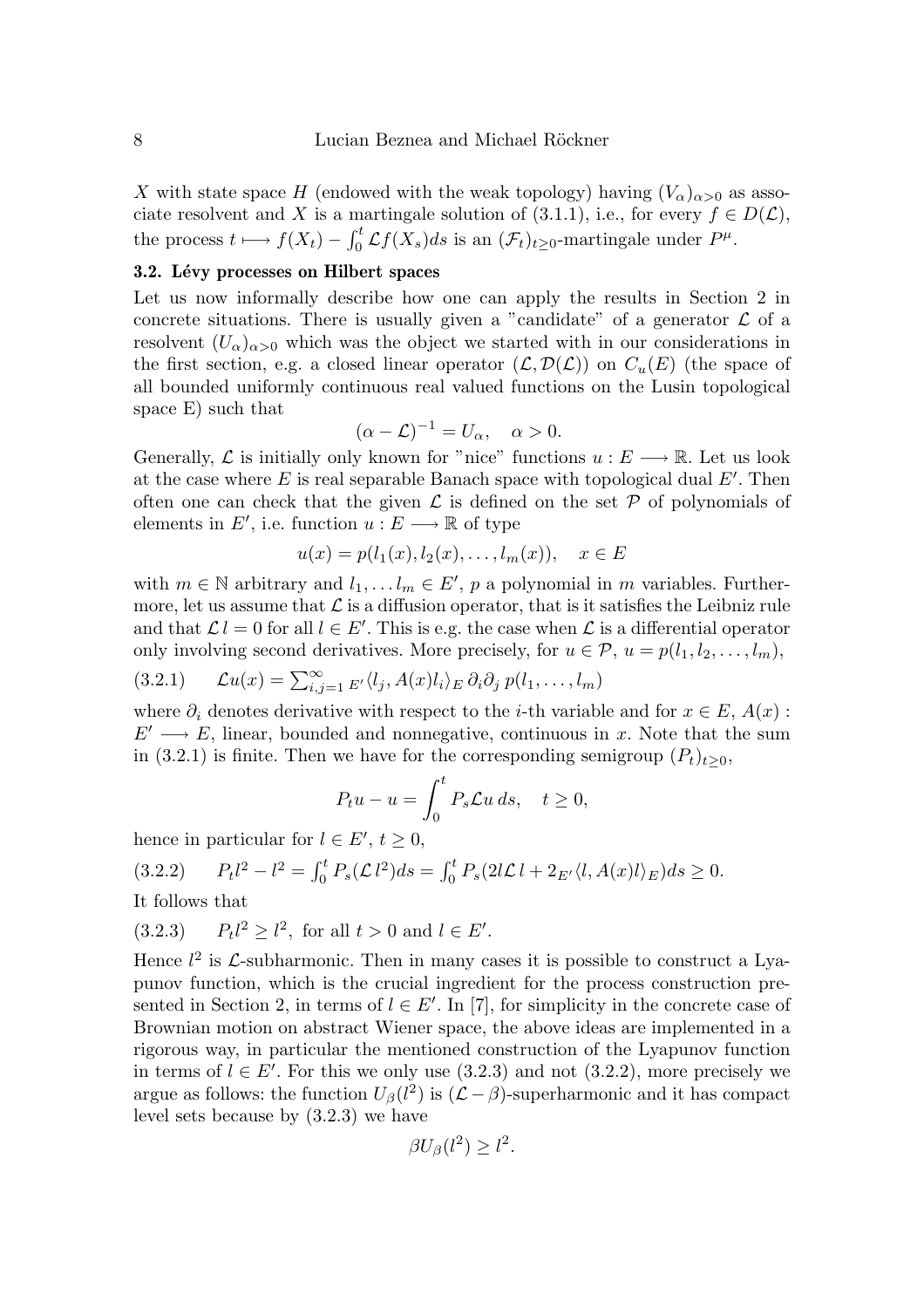Taking this into account one can extend the method to the case where  $\mathcal L$  does no longer satisfy the Leibniz rule, so it is maybe not a local operator. We therefore give a new construction of L´evy process in infinite dimensions, based on our results in Section 2. As a byproduct, using Proposition 2.2.3, we obtain in particular that infinite dimensional Lévy processes are quasi-left continuous.

### 3.3. Measure-valued branching processes

The frame we consider in this subsection is as in [12] and [1]. More precisely, we assume that  $U$  is the resolvent of a right Markov process X with state space  $E$ , called spatial motion.

We fix a branching mechanism, that is, a function  $\Phi : E \times [0, \infty) \longrightarrow \mathbb{R}$  of the form

$$
\Phi(x,\lambda) = -b(x)\lambda - c(x)\lambda^2 + \int_0^\infty (1 - e^{-\lambda s} - \lambda s)N(x, ds)
$$

where  $c \ge 0$  and b are bounded B-measurable functions and  $N : p\mathcal{B}((0,\infty)) \longrightarrow$  $p\mathcal{B}(E)$  is a kernel such that  $N(u \wedge u^2) \in bp\mathcal{B}$ . Recall that examples of branching mechanisms are  $\Phi(\lambda) = -\lambda^{\alpha}$  for  $1 < \alpha \leq 2$  and  $\Phi(\lambda) = \lambda^{\alpha}$  for  $0 < \alpha < 1$ .

We present now briefly (cf. [12] and [1]) the construction of the measurevalued branching Markov process associated with X and  $\Phi$ , the  $(X, \Phi)$ -superprocess, a Borel right process with state space  $M(E)$ , the space of all positive finite measures on  $(E, \mathcal{B})$ , endowed with the weak topology.

For each  $f \in bp\mathcal{B}$  the equation

$$
v_t(x) = P_t f(x) + \int_0^t P_s(x, \Phi(\cdot, v_{t-s})) ds, \quad t \ge 0, \quad x \in E,
$$

has a unique solution  $(t, x) \longmapsto V_t f(x)$  jointly measurable in  $(t, x)$  such that  $\sup ||v_s||_{\infty} < \infty$  for all  $t > 0$ . The mappings  $f \mapsto V_t f$  form a nonlinear semi- $0 < s < t$ 

group of operators on  $bp\mathcal{B}$ . Notice that the above equation is formally equivalent with

$$
\begin{cases} \frac{d}{dt}v_t(x) = \mathcal{L}v_t(x) + \Phi(x, v_t(x)) \\ v_0 = f, \end{cases}
$$

where  $\mathcal L$  is the infinitesimal generator of the spatial motion X.

For a function  $f \in bp\mathcal{B}$  we shall consider the mappings  $l_f : M(E) \longrightarrow \mathbb{R}$  and  $e_f : M(E) \longrightarrow [0,1]$  defined by

$$
l_f(\mu) := \langle \mu, f \rangle := \int f d\mu, \ \mu \in M(E), \quad e_f := exp(-l_f).
$$

 $M(E)$  is endowed with the  $\sigma$ -algebra  $\mathcal{M}(E)$  generated by  $\{l_f | f \in bp\mathcal{B}\}.$ 

For each  $t \geq 0$  there exists a unique kernel  $Q_t$  on  $(M(E), \mathcal{M}(E))$  such that

$$
Q_t(e_f) = e_{V_t f}, \quad f \in \text{bpB}.
$$

Since the family  $(V_t)_{t>0}$  is a (nonlinear) semigroup on bpB,  $(Q_t)_{t>0}$  is a (linear) semigroup of kernels on  $(M(E), \mathcal{M}(E)).$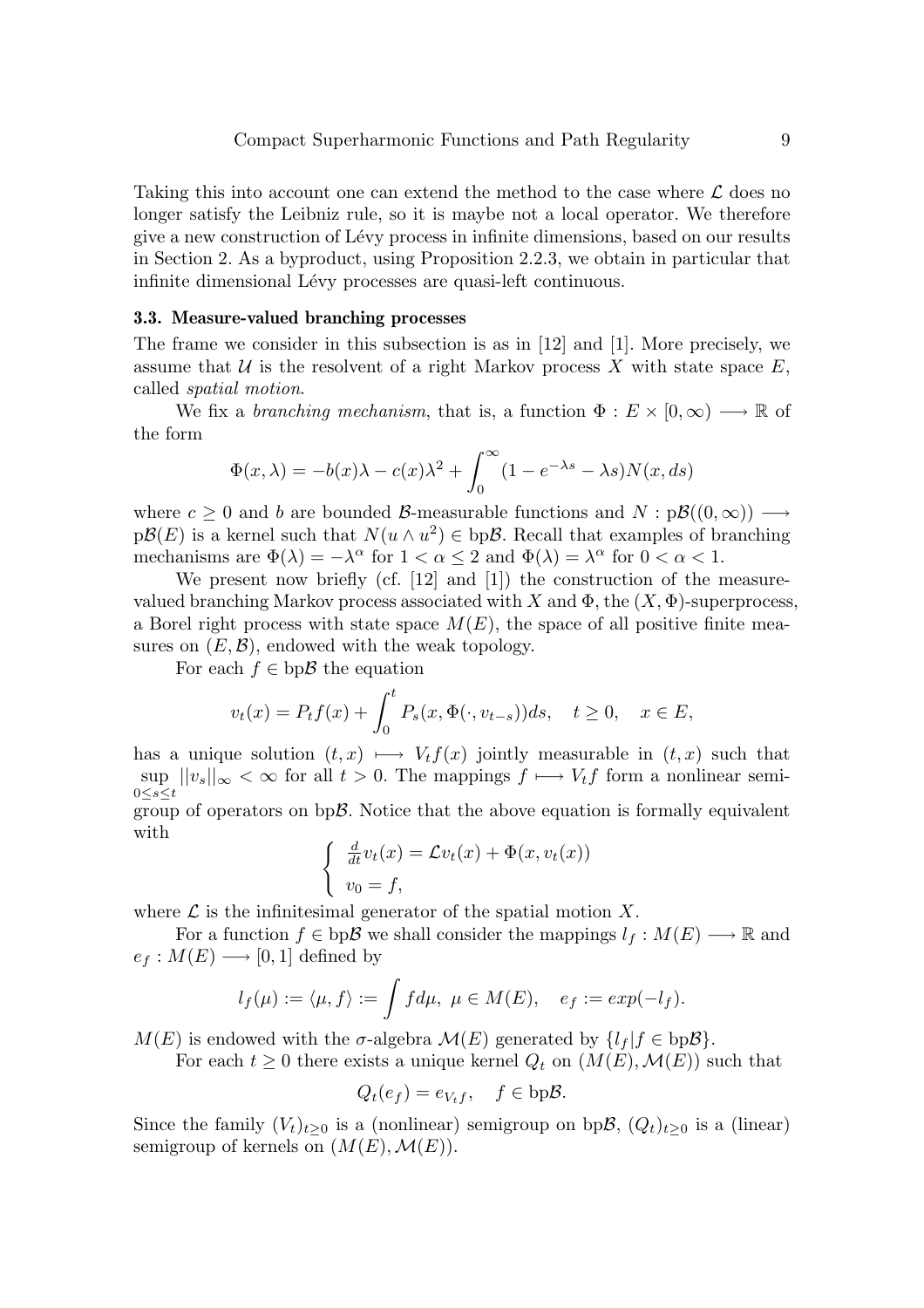Let  $\overline{\mathcal{U}} = (\overline{U}_{\alpha})_{\alpha > 0}$  be the Markovian resolvent of kernels on  $(M(E), \mathcal{M}(E))$ generated by the semigroup  $(Q_t)_{t>0}$ . It turns out that all the points of  $M(E)$  are non-branch points with respect to  $\overline{\mathcal{U}}$ ; cf. Proposition 4.5 from [1]. Let

$$
\beta := ||b^-||_{\infty} \text{ and } b' := b + \beta' \text{ with } \beta' \ge \beta.
$$

Then  $b' \geq 0$  and the resolvent  $\mathcal{U}_{b'}$  generated by  $(P_t^{b'})_{t\geq 0}$  is sub-Markovian and bounded if  $\beta' > \beta$ . In this case  $(P_t^{b'})_{t\geq 0}$  is the transition function of a right Markov process with state space E (having  $\mathcal{L} - b'$  as infinitesimal generator). If  $u \in \text{bpB}$  then by Corollary 4.3 in [1] we have

$$
(3.3.1) \t u \in \mathcal{E}(\mathcal{U}_{b'}) \Longleftrightarrow l_u \in \mathcal{E}(\overline{\mathcal{U}}_{\beta'}).
$$

A consequence of the equivalence (3.3.1) is the next result on the existence of the compact Lyapunov functions for the  $(X, \Phi)$ -superprocess.

**Proposition 3.3.1.** Assume that  $X$  is a Hunt process (i.e., it is quasi-left-continuous on  $[0, \infty)$ ). Then for every  $\lambda \in M(E)$  there exists a compact Lyapunov function F with respect to the  $(X, \Phi)$ -superprocess, such that  $F(\lambda) < \infty$ .

Sketch of the proof; see Step III of the proof of Theorem 4.9 in [1] for details. Consider a Ray topology which is finer than the original topology. It follows that  $X$  has càdlàg trajectories in the Ray topology and by Proposition 2.1.1 we deduce that there exists a function  $v \in \mathcal{E}(\mathcal{U}_{b'}) \cap L^1(E,\lambda)$  having Ray-compact level sets. Taking  $F = l_v$  we get by (3.3.1) that  $F \in \mathcal{E}(\overline{\mathcal{U}}_{\beta'})$ , clearly we have  $F(\lambda) < \infty$ , and one can show that it has compact level sets in the weak topology.

Remark. The existence of the compact Lyapunov functions given by Proposition  $3.3.1$  is the main step in  $[1]$  for the proof of the càdlàg property of the paths of the measure-valued  $(X, \Phi)$ -superprocess, as Proposition 2.2.3 indicates.

# References

- [1] L. Beznea, Potential theoretical methods in the construction of measure-valued branching processes. J. Europ. Math. Soc. (to appear).
- [2] L. Beznea and N. Boboc, Potential Theory and Right Processes. Springer Series, Mathematics and Its Applications 572, Kluwer, 2004.
- [3] L. Beznea and N. Boboc, On the tightness of capacities associated with sub-Markovian resolvents. Bull. London Math. Soc. 37 (2005), 899-907.
- [4] L. Beznea, N. Boboc, and M. Röckner, Markov processes associated with  $L^p$ resolvents and applications to stochastic differential equations on Hilbert space. J. Evol. Eq. 6 (2006), 745-772.
- [5] L. Beznea, N. Boboc, and M. Röckner, *Quasi-regular Dirichlet forms and L<sup>p</sup>*resolvents on measurable spaces. Potential Analysis 25 (2006), 269-282.
- [6] L. Beznea, A. Cornea, and M. Röckner, *Compact excessive functions and Markov* processes: a general case and applications. In: Proceedings of RIMS Workshop on Stochastic Analysis and Applications (RIMS Kôkyûroku Bessatsu, **B6**), Kyoto, 2008, pp. 31-37.